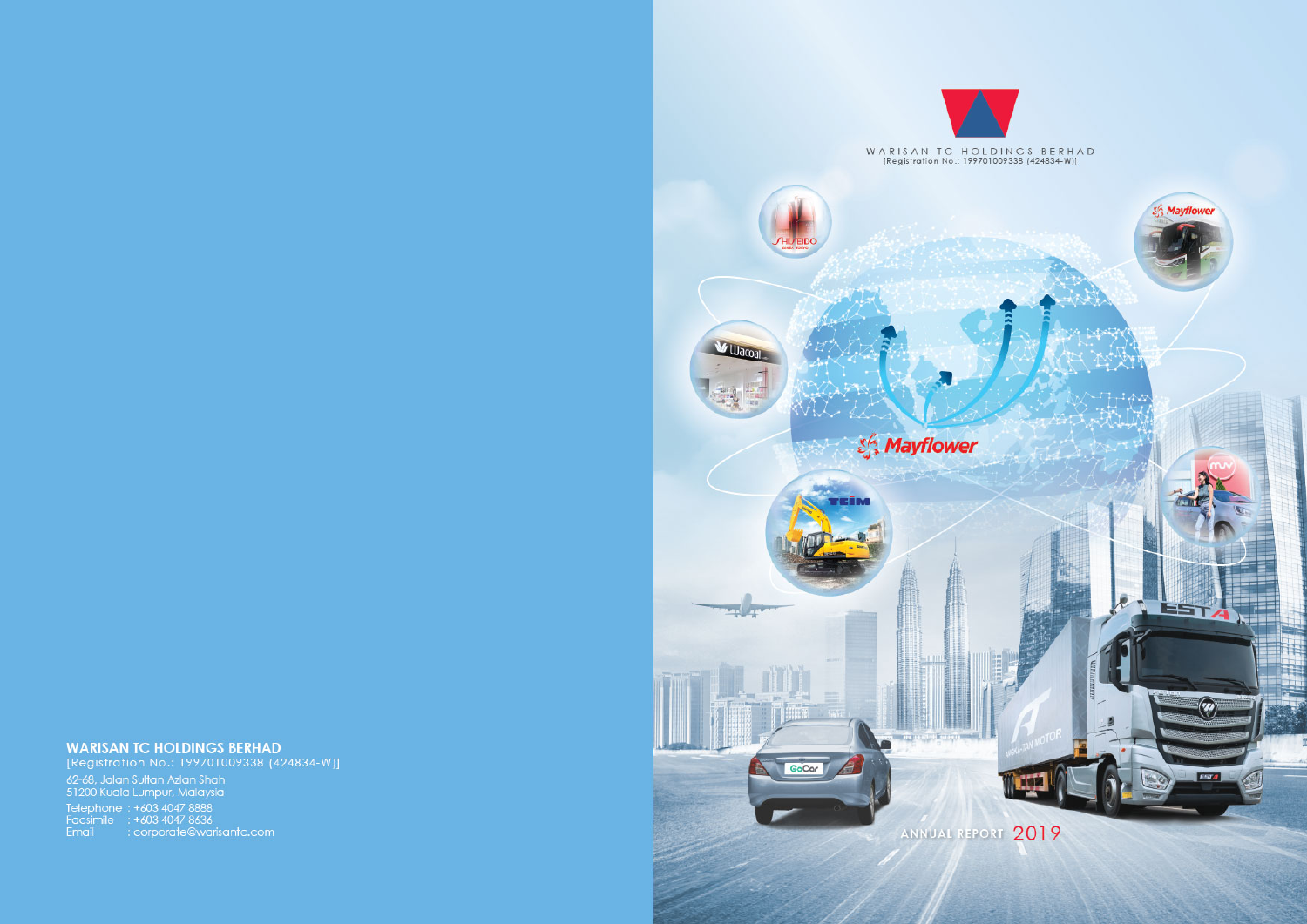

Dear Shareholders,

It is our pleasure to invite you to the Twenty-Third Annual General Meeting ("23<sup>rd</sup> AGM") of WARISAN TC HOLDINGS BERHAD ("WTCH" or "the Company"). The details of the 23<sup>rd</sup> AGM are as follows:

#### DATE & TIME

7 August 2020 (Friday) at 10:30 a.m.

### BROADCAST VENUE

Tricor Business Centre, Manuka 2 & 3, Unit 29-01, Level 29, Tower A, Vertical Business Suite, Avenue 3, Bangsar South, No. 8, Jalan Kerinchi, 59200 Kuala Lumpur, Malaysia

As part of the initiatives to curb the spread of Coronavirus Disease 2019 (COVID-19), the Company will conduct the 23rd AGM fully virtual through live streaming and online remote voting using Remote Participation and Voting ("RPV") facilities which are available on Tricor Investor & Issuing House Services Sdn. Bhd.'s ("Tricor") TIIH Online website at https://tiih.online.

Shareholders are strongly advised to participate, and vote remotely at the 23<sup>rd</sup> AGM using the RPV facilities. Please submit your request for the RPV facilities to our Share Registrar, Tricor, via TIIH Online website (https://tiih.online) latest by 10.30 a.m. on Wednesday, 5 August 2020. Kindly refer to the enclosed Administrative Notes for more information regarding the procedures for RPV facilities.

The following documents of the Company are available at our website: http://www.warisantc.com.my and Bursa Malaysia's website at https://www.bursamalaysia.com, or you may scan the QR Code for your viewing and/or downloading:





AR 2019 Circular

- 1. Annual Report 2019 ("AR 2019")<br>2. Circular to Shareholders ("Circula
- 2. Circular to Shareholders ("Circular")<br>3. Notice of the 23rd AGM 3. Notice of the  $23<sup>rd</sup>$  AGM<br>4. Proxy Form
- 
- 4. Proxy Form<br>5 Administrati Administrative Notes

If you need a copy of the printed Annual Report 2019 and/or Circular, kindly fax or email to our Share Registrar, Tricor at fax number or email addresses stated below. Alternatively, you may also make your request online via Tricor's TIIH Online website at https://tiih.online. A printed copy of the AR and/or Circular will be sent to you by ordinary post upon receipt of your request.

Should you require any assistance and clarification on the above, kindly contact the following persons at Tricor during office hours:

| General Line | $+603-27839299$                                                                                                                   |
|--------------|-----------------------------------------------------------------------------------------------------------------------------------|
| Fax No.      | $\div$ +603-2783 9222                                                                                                             |
| Email        | : is.enquiry@my.tricorglobal.com                                                                                                  |
|              | Contract Persons : Ms Lim Lay Kiow (lay.kiow.lim@my.tricorglobal.com)<br>Puan Siti Zalina Osmin (siti.zalina@my.tricorglobal.com) |

We look forward to connecting with you on the RPV facilities during the 23<sup>rd</sup> AGM. Thank you for your continued support to WTCH.

ANG LAY BEE (SSM PC No. 201908003958) (MAICSA 0825641) NG BOON NGEE (SSM PC No. 202008001269) (MAICSA 7053979) Company Secretaries

23 June 2020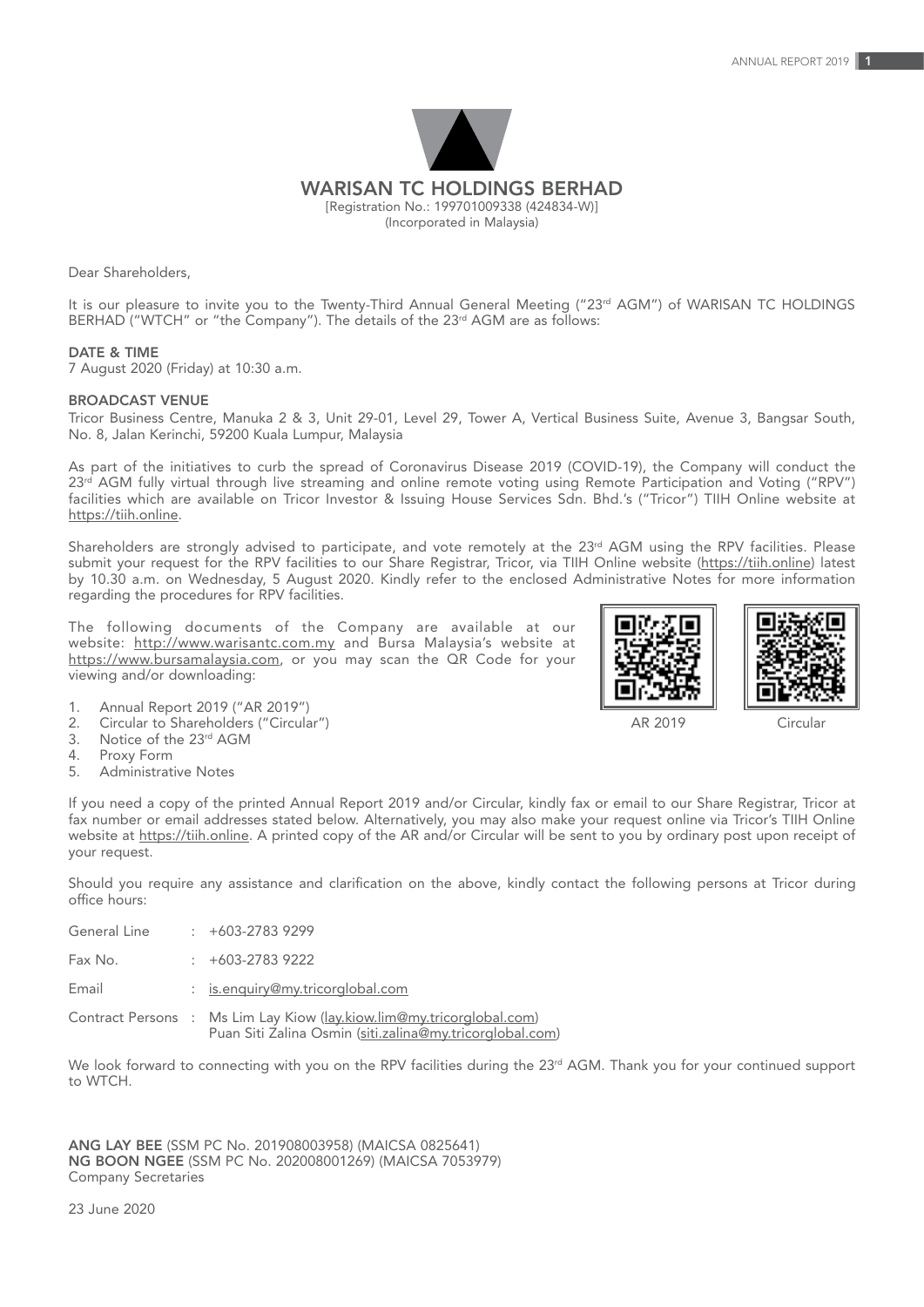# NOTICE OF ANNUAL GENERAL MEETING

NOTICE IS HEREBY GIVEN THAT the Twenty-Third Annual General Meeting of WARISAN TC HOLDINGS BERHAD will be held fully virtual at the broadcast venue at Tricor Business Centre, Manuka 2 & 3, Unit 29-01, Level 29, Tower A, Vertical Business Suite, Avenue 3, Bangsar South, No. 8, Jalan Kerinchi, 59200 Kuala Lumpur, Malaysia on Friday, 7 August 2020 at 10:30 a.m. to transact the following businesses:

## Ordinary Business

| 1. |       | To lay the Audited Financial Statements for the financial year ended 31 December 2019<br>together with the Reports of the Directors and Auditors thereon.                                                                                                                                          | (Please refer to<br><b>Explanatory Note 1)</b> |
|----|-------|----------------------------------------------------------------------------------------------------------------------------------------------------------------------------------------------------------------------------------------------------------------------------------------------------|------------------------------------------------|
| 2. |       | To re-elect the following Directors who retire by rotation and being eligible, have offered<br>themselves for re-election, in accordance with Article 98 of the Company's Constitution,<br>as Directors of the Company:                                                                            |                                                |
|    | (i)   | Mr Tan Keng Meng                                                                                                                                                                                                                                                                                   | <b>Ordinary Resolution 1</b>                   |
|    | (iii) | Dato' Chong Kwong Chin                                                                                                                                                                                                                                                                             | <b>Ordinary Resolution 2</b>                   |
| 3. |       | To approve the payment of Directors' fees of up to an amount of RM295,000 in aggregate<br>to the Independent Non-Executive Directors of the Company during the course of the<br>period from 8 August 2020 until the next Annual General Meeting of the Company.                                    | <b>Ordinary Resolution 3</b>                   |
| 4. |       | To approve the payment of Directors' benefits of up to an amount of RM100,000 in<br>aggregate to the Independent Non-Executive Directors of the Company during the<br>course of the period from 8 August 2020 until the next Annual General Meeting of the<br>Company.                             | <b>Ordinary Resolution 4</b>                   |
| 5. |       | To re-appoint Mazars PLT as Auditors of the Company for the financial year ending 31<br>December 2020 and to authorize the Directors to fix their remuneration.                                                                                                                                    | <b>Ordinary Resolution 5</b>                   |
|    |       | <b>As Special Business</b>                                                                                                                                                                                                                                                                         |                                                |
|    |       | To consider and if thought fit, to pass the following resolutions:                                                                                                                                                                                                                                 |                                                |
| 6. |       | CONTINUING IN OFFICE AS INDEPENDENT NON-EXECUTIVE DIRECTORS                                                                                                                                                                                                                                        |                                                |
|    | 6.1   | "THAT approval be and is hereby given for Dato' Chong Kwong Chin who has<br>served as an Independent Non-Executive Director of the Company for a cumulative<br>term of more than nine (9) years, to continue to be designated as an Independent<br>Non-Executive Director of the Company."         | Ordinary Resolution 6                          |
|    | 6.2   | "THAT approval be and is hereby given for Datuk Abdullah bin Abdul Wahab<br>who has served as an Independent Non-Executive Director of the Company for a<br>cumulative term of more than nine (9) years, to continue to be designated as an<br>Independent Non-Executive Director of the Company." | <b>Ordinary Resolution 7</b>                   |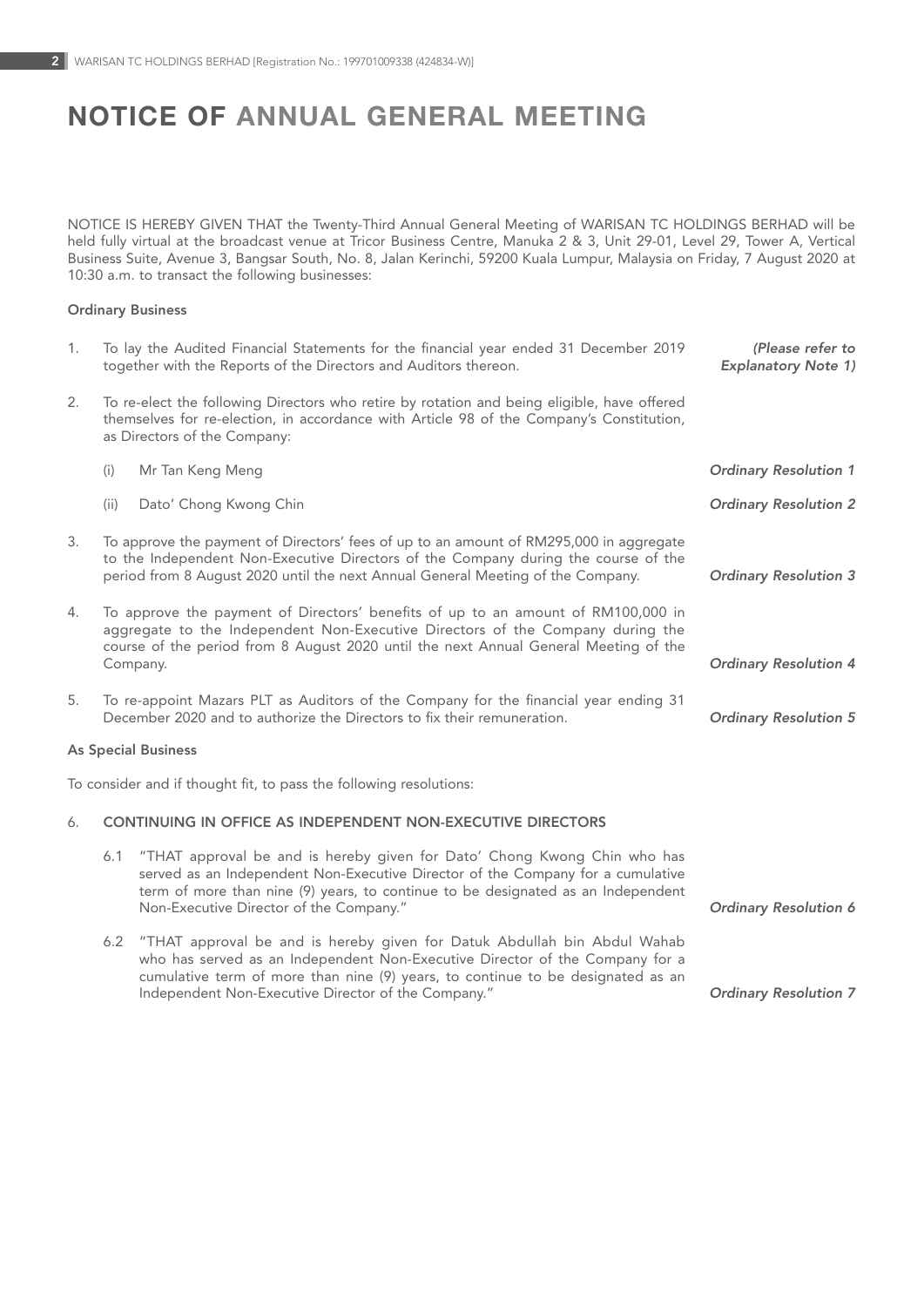# NOTICE OF ANNUAL GENERAL MEETING

cont'd

#### 7. PROPOSED RENEWAL OF AUTHORITY FOR THE COMPANY TO PURCHASE ITS OWN SHARES

"THAT, subject to the Companies Act, 2016 ("Act"), the Constitution of the Company, the Main Market Listing Requirements of Bursa Malaysia Securities Berhad ("Bursa Securities") and the approvals of all relevant governmental and/or regulatory authorities (if any), the Company be and is hereby authorised to purchase such amount of ordinary shares in the Company ("Proposed Share Buy-Back") as may be determined by the Directors of the Company from time to time through Bursa Securities upon such terms and conditions as the Directors may deem fit and expedient in the interest of the Company, provided that –

- (i) the aggregate number of shares purchased and/or held pursuant to this resolution does not exceed ten per centum (10%) of the total number of issued shares of the Company at any point in time of the purchase; and
- (ii) the Directors shall resolve at their discretion pursuant to Section 127 of the Act whether to cancel the shares so purchased, to retain the shares so purchased as treasury shares or to retain part of the shares so purchased as treasury shares and cancel the remainder of the shares or in any other manner as may be permitted and prescribed by the Act, rules, regulations, guidelines, requirements and/or orders pursuant to the Act and/or the rules, regulations, guidelines, requirements and/or orders of Bursa Securities and any other relevant authorities for the time being in force.

THAT an amount not exceeding the Company's retained profits be allocated by the Company for the Proposed Share Buy-Back.

THAT the authority conferred by this resolution will be effective immediately upon the passing of this resolution and shall continue to be in force until –

- (i) the conclusion of the next Annual General Meeting ("AGM") of the Company at which time the said authority will lapse unless by an ordinary resolution passed at a general meeting of the Company, the authority is renewed, either unconditionally or subject to conditions; or
- (ii) the expiration of the period within which the next AGM of the Company is required by law to be held; or
- (iii) revoked or varied by an ordinary resolution passed by the shareholders in a general meeting;

whichever occurs first but not so as to prejudice the completion of the purchase(s) by the Company before the aforesaid expiry date and in any event, in accordance with the provisions of the guidelines issued by Bursa Securities and/or any other relevant governmental and/or regulatory authorities (if any).

THAT the Directors of the Company be authorised to complete and do all such acts and things (including executing all such documents as may be required) as they may consider expedient or necessary to give effect to the Proposed Share Buy-Back as may be agreed or allowed by any relevant governmental and/or regulatory authorities." *Ordinary Resolution 8*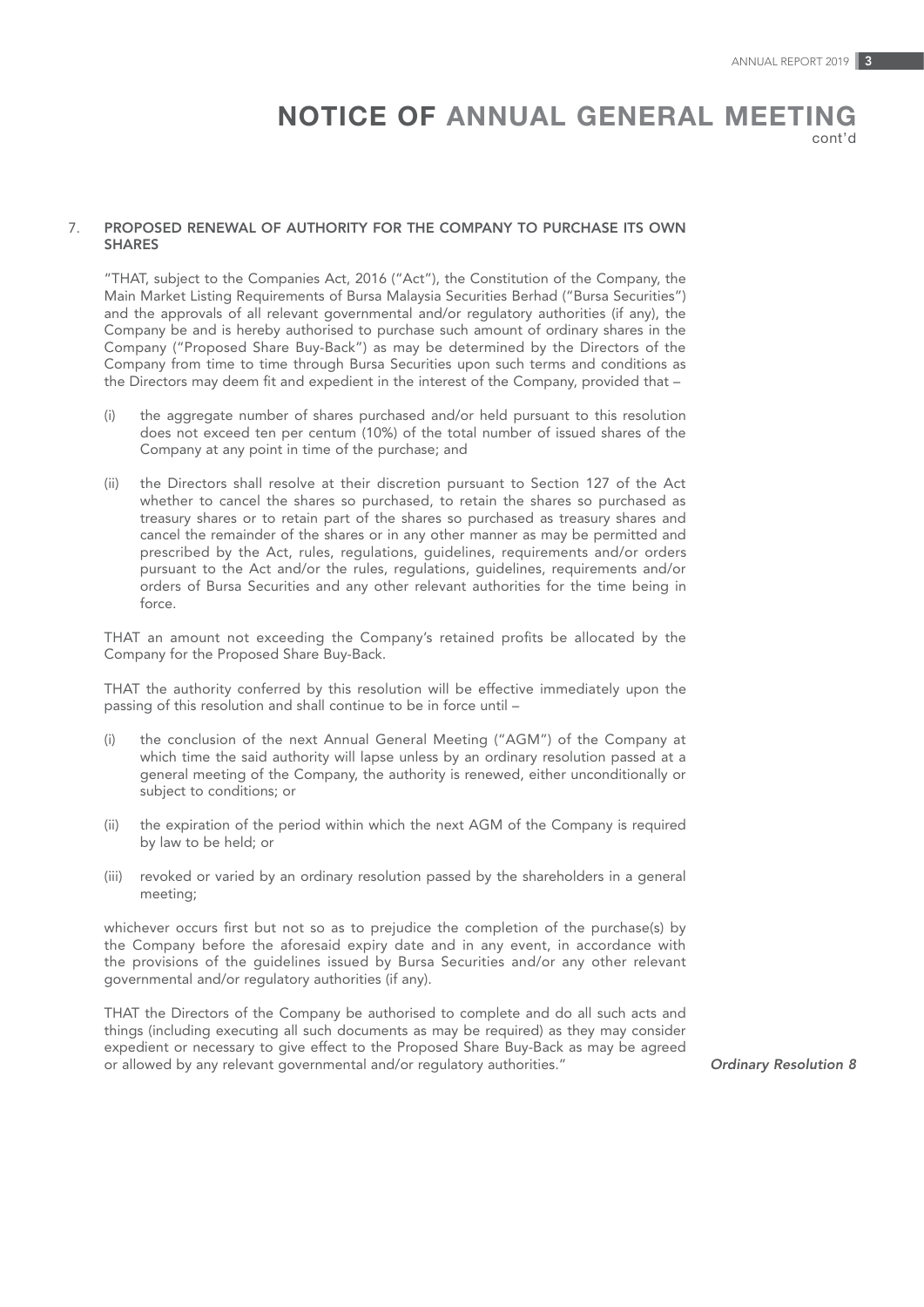# NOTICE OF ANNUAL GENERAL MEETING cont'd

### 8. PROPOSED SHAREHOLDERS' MANDATE FOR RECURRENT RELATED PARTY TRANSACTIONS WITH TAN CHONG MOTOR HOLDINGS BERHAD AND ITS SUBSIDIARIES

"THAT, subject to the Companies Act, 2016 ("Act"), the Constitution of the Company and the Main Market Listing Requirements of Bursa Malaysia Securities Berhad, approval be and is hereby given to the Company and its subsidiaries ("WTCH Group") to enter into all arrangements and/or transactions with Tan Chong Motor Holdings Berhad and its subsidiaries involving the interest of Directors, major shareholders or persons connected with Directors and/or major shareholders of the WTCH Group ("Related Parties") including those as set out in Paragraph 3.3.1.1 of the Company's Circular to Shareholders dated 23 June 2020 provided that such arrangements and/or transactions are recurrent transactions of a revenue or trading nature which are necessary for the day-to-day operations and are carried out in the ordinary course of business on normal commercial terms which are not more favourable to the Related Parties than those generally available to the public and are not to the detriment of the minority shareholders ("Shareholders' Mandate").

THAT such approval shall continue to be in force until –

- (i) the conclusion of the next Annual General Meeting ("AGM") of the Company at which time such approval will lapse, unless by an ordinary resolution passed at a general meeting of the Company, the authority of the Shareholders' Mandate is renewed; or
- (ii) the expiration of the period within which the next AGM of the Company is required by law to be held; or
- (iii) revoked or varied by an ordinary resolution passed by the shareholders in a general meeting,

whichever occurs first.

THAT the Directors of the Company be authorised to complete and do all such acts and things (including executing all such documents as may be required) as they may consider expedient or necessary to give effect to the Shareholders' Mandate." *Ordinary Resolution 9*

#### 9. PROPOSED SHAREHOLDERS' MANDATE FOR RECURRENT RELATED PARTY TRANSACTIONS WITH APM AUTOMOTIVE HOLDINGS BERHAD AND ITS SUBSIDIARIES

"THAT, subject to the Companies Act, 2016 ("Act"), the Constitution of the Company and the Main Market Listing Requirements of Bursa Malaysia Securities Berhad, approval be and is hereby given to the Company and its subsidiaries ("WTCH Group") to enter into all arrangements and/or transactions with APM Automotive Holdings Berhad and its subsidiaries involving the interest of Directors, major shareholders or persons connected with Directors and/or major shareholders of the WTCH Group ("Related Parties") including those as set out in Paragraph 3.3.1.2 of the Company's Circular to Shareholders dated 23 June 2020 provided that such arrangements and/or transactions are recurrent transactions of a revenue or trading nature which are necessary for the day-to-day operations and are carried out in the ordinary course of business on normal commercial terms which are not more favourable to the Related Parties than those generally available to the public and are not to the detriment of the minority shareholders ("Shareholders' Mandate").

THAT such approval shall continue to be in force until –

(i) the conclusion of the next Annual General Meeting ("AGM") of the Company at which time such approval will lapse, unless by an ordinary resolution passed at a general meeting of the Company, the authority of the Shareholders' Mandate is renewed; or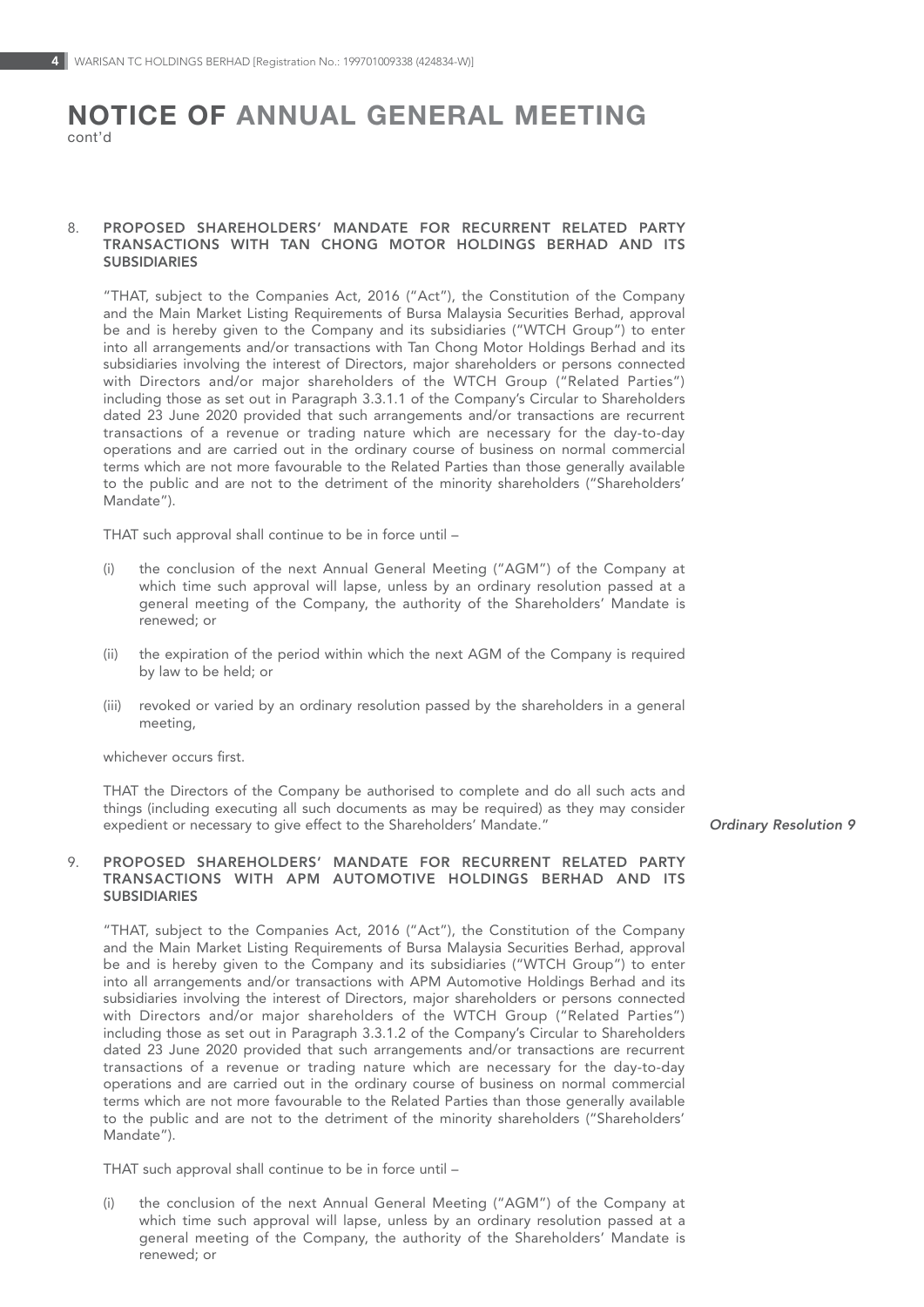# NOTICE OF ANNUAL GENERAL MEETING cont'd

(ii) the expiration of the period within which the next AGM of the Company is required by law to be held; or

(iii) revoked or varied by an ordinary resolution passed by the shareholders in a general meeting;

whichever occur first.

THAT the Directors of the Company be authorised to complete and do all such acts and things (including executing all such documents as may be required) as they may consider expedient or necessary to give effect to the Shareholders' Mandate." *Ordinary Resolution 10*

10. To transact any other business of the Company of which due notice shall have been received.

By Order of the Board

ANG LAY BEE SSM PC No. 201908003958 (MAICSA 0825641) NG BOON NGEE SSM PC No. 202008001269 (MAICSA 7053979) Company Secretaries

Kuala Lumpur 23 June 2020

## NOTES:

- 1. As part of the initiatives to curb the spread of Coronavirus Disease 2019 ("COVID-19"), the Twenty-Third Annual General Meeting ("23<sup>rd</sup> AGM") of the Company will be conducted fully virtual through live streaming and online<br>remote voting via Remote Participation and Voting ("RPV") facilities which are available on Tricor Investor & House Services Sdn Bhd's TIIH Online website at https://tiih.online. Please follow the procedures provided in the Administrative Notes for the 23<sup>rd</sup> AGM in order to register, participate and vote remotely via the RPV facilities.
- 2. The venue of the  $23^{rd}$  AGM is strictly for the purpose of complying with Section  $327(2)$  of the Companies Act 2016 which requires the Chairman of the meeting to be present at the main venue of the meeting. The venue of the 23<sup>rd</sup> AGM is to inform shareholders where the electronic 23<sup>rd</sup> AGM production and streaming would be conducted from. No shareholder(s)/proxy(ies) from the public will be allowed to physically present at the meeting venue.
- 3. A depositor whose name appears in Record of Depositors of the Company as at 30 July 2020 ("Record of Depositors") shall be regarded as a member entitled to attend, participate, speak and vote at the 23<sup>rd</sup> AGM via RPV facilities.
- 4. A member, other than a member who is also an Authorised Nominee (as defined under the Securities Industry (Central Depositories) Act, 1991 ("SICDA")) or an Exempt Authorised Nominee who is exempted from compliance with the provisions of Section 25A(1) of SICDA, may appoint more than one (1) proxy but not more than two (2) proxies to attend and vote for him at the meeting via RPV facilities. A member shall be entitled to appoint another person to be his proxy to exercise all or any of his rights to attend, participate, speak and vote at the 23<sup>rd</sup> AGM of the Company.
- 5. Subject to Note 8 below, where a member is a Depositor who is also an Authorised Nominee, the Authorised Nominee may appoint more than one (1) proxy but not more than two (2) proxies in respect of each securities account the Authorised Nominee holds with shares in the Company standing to the credit of such securities account as reflected in the Record of Depositors.
- 6. Subject to Note 8 below, where a member is a Depositor who is also an Exempt Authorised Nominee which holds shares in the Company for multiple beneficial owners in one securities account ("omnibus account") as reflected in the Record of Depositors, there is no limit to the number of proxies which the Exempt Authorised Nominee may appoint in respect of each omnibus account it holds.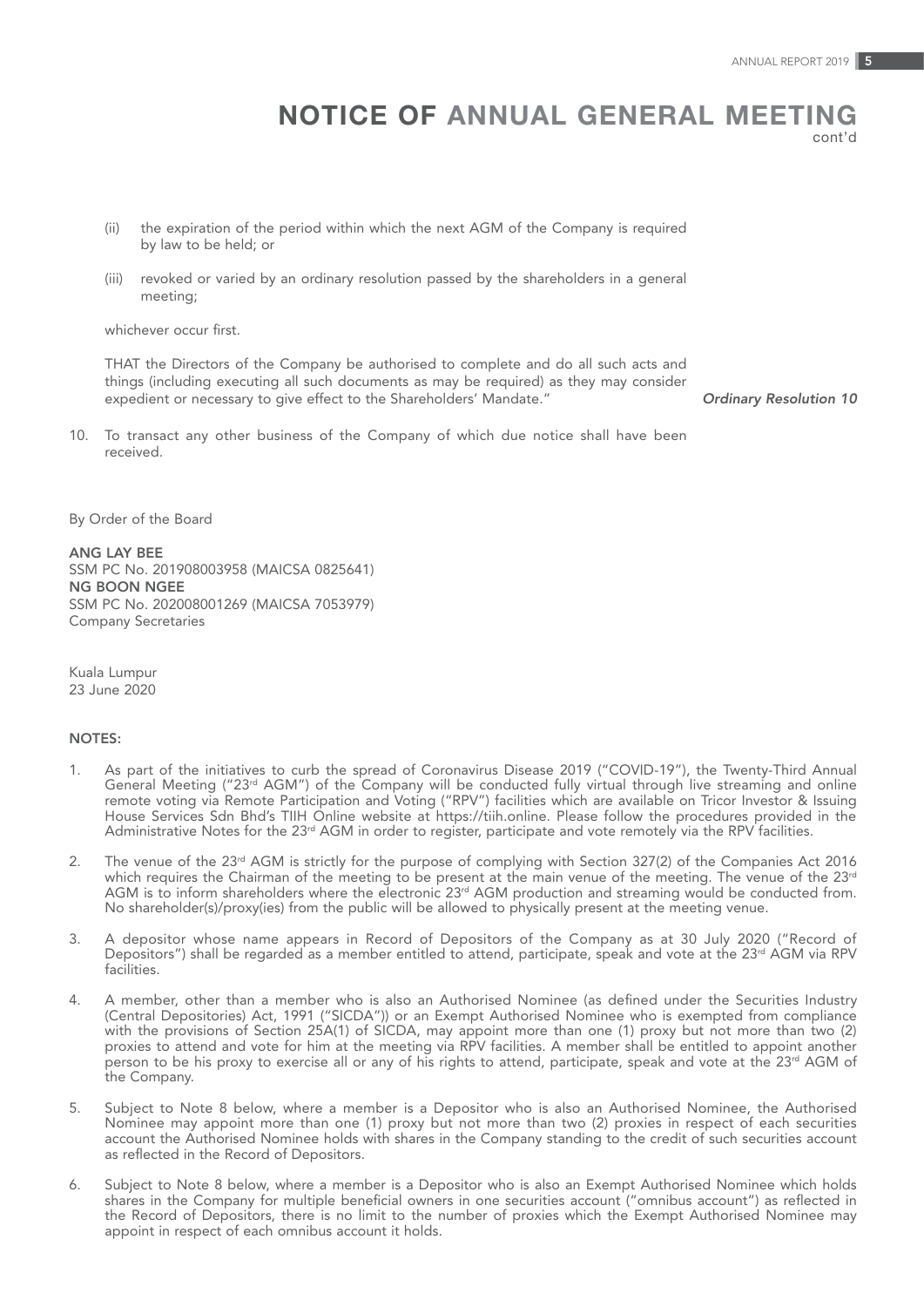# NOTICE OF ANNUAL GENERAL MEETING cont'd

- 7. Each appointment of proxy by a member including an Authorised Nominee or an Exempt Authorised Nominee shall be by a separate instrument of proxy which shall specify:
	- (i) the securities account number;
	- (ii) the name of the beneficial owner for whom the Authorised Nominee or Exempt Authorised Nominee is acting; and
	- (iii) where two (2) proxies are appointed, the proportion of shareholdings or the number of shares to be represented by each proxy.
- 8. Any beneficial owner who holds shares in the Company through more than one (1) securities account and/or through more than one (1) omnibus account, shall be entitled to instruct the Authorised Nominee and/or Exempt Authorised Nominee for such securities accounts and/or omnibus accounts to appoint more than one (1) but not more than two (2) persons to act as proxies of the beneficial owner. If there shall be three (3) or more persons appointed to act as proxies for the same beneficial owner of shares in the Company held through more than one (1) securities account and/or through more than one (1) omnibus account, all the instruments of proxy shall be deemed invalid and shall be rejected.
- 9. The instrument appointing a proxy shall be in writing under the hand of the appointor or his attorney duly authorised in writing or if such appointor is a corporation, under its common seal or under the hand of an officer or attorney duly authorised.
- 10. The Form of Proxy must be deposited at the office of the Company's Share Registrar, Tricor Investor & Issuing House Services Sdn Bhd at Unit 32-01, Level 32, Tower A, Vertical Business Suite, Avenue 3, Bangsar South, No. 8, Jalan Kerinchi, 59200 Kuala Lumpur, Malaysia (Tel. +603-2783 9299) or its Customer Service Centre at Unit G-3, Ground Floor, Vertical Podium, Avenue 3, Bangsar South, No. 8, Jalan Kerinchi, 59200 Kuala Lumpur, Malaysia, not less than forty-eight hours before the time appointed for the 23<sup>rd</sup> AGM.
- 11. Pursuant to Paragraph 8.29A(1) of the Main Market Listing Requirements of Bursa Malaysia Securities Berhad, all the resolutions set out in the Notice of Annual General Meeting will be put to vote by poll.

#### EXPLANATORY NOTES ON ORDINARY/SPECIAL BUSINESS

#### (1) Item 1 of the Agenda – Audited Financial Statements for financial year ended 2019

The laying of the Audited Financial Statements under Item 1 of the Agenda in accordance with Section 340(1)(a) of the Companies Act, 2016 is for the purposes of presenting the Audited Financial Statements to the shareholders and does not require approval of the shareholders.

### (2) Ordinary Resolutions 3 and 4 – Directors' Fees and Benefits

In accordance with Section 230(1) of the Companies Act, 2016, the fees of the directors and any benefits payable to the directors of public company or a listed company and its subsidiaries, shall be approved at a general meeting.

The Company pays Directors' fees and benefits to the Independent Non-Executive Directors ("INEDs"). The Executive Directors do not receive any fees and benefits as Directors but they are remunerated with salary, benefits and other emoluments by virtue of their contract of service or employment which do not require approval by the shareholders.

The Board recommends that shareholders approve a maximum aggregate amount of RM295,000 for the payment of Directors' fees to the INEDs of the Company during the course of the period from 8 August 2020 until the next Annual General Meeting of the Company.

The Board also recommends that shareholders approve a maximum aggregate amount of RM100,000 for the payment of benefits to the INEDs of the Company which mainly consist of meeting allowance (for acting as Chairman of the Meeting, not more than RM1,500 per meeting and for acting as Board/Board Committee members, not more than RM1,200 per meeting) during the course of the period from 8 August 2020 until the next Annual General Meeting of the Company.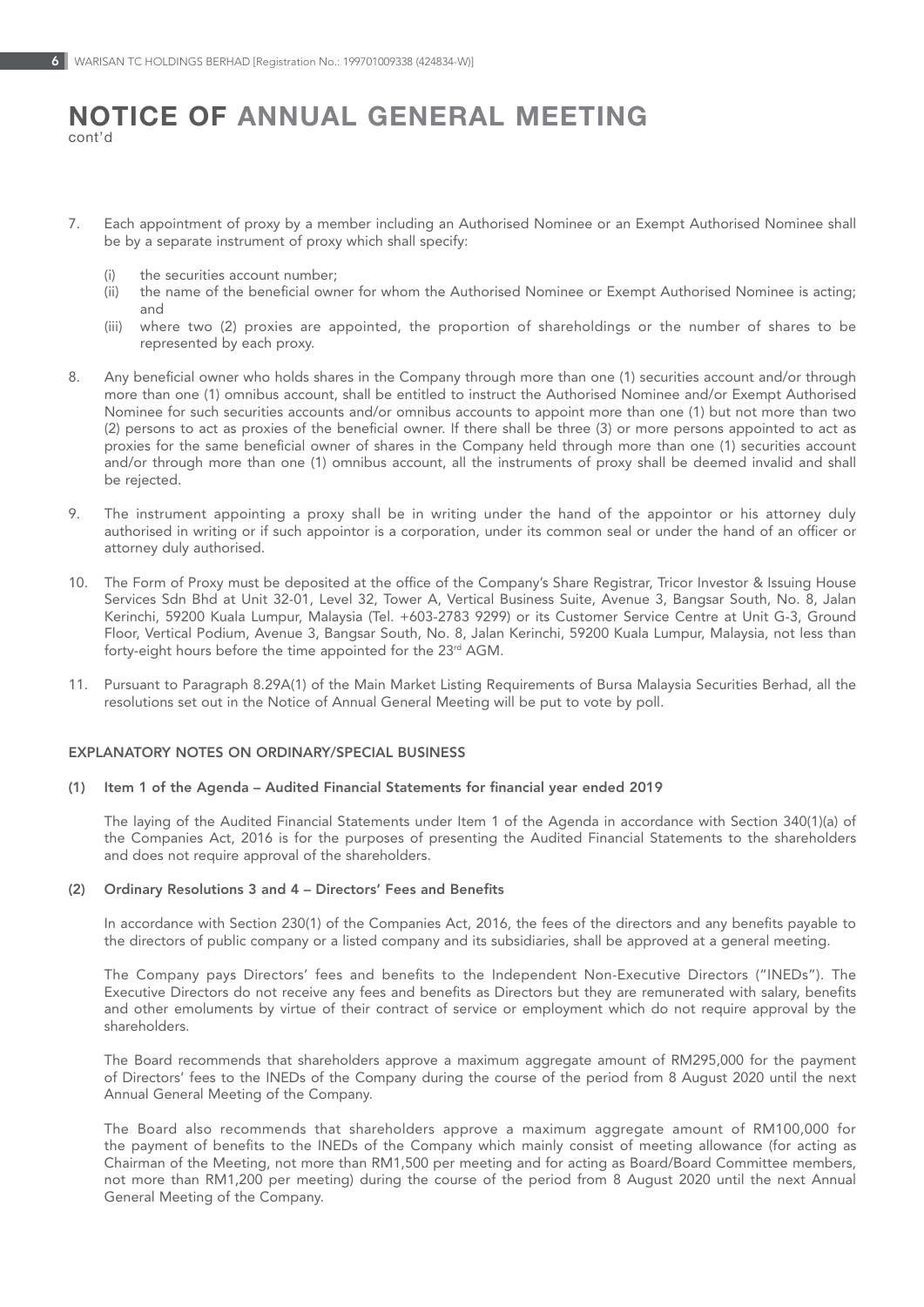# NOTICE OF ANNUAL GENERAL MEETING

cont'd

### (3) Ordinary Resolutions 6 and 7 – Continuing in office as Independent Non-Executive Directors

Pursuant to the Malaysian Code on Corporate Governance, it is recommended that approval of shareholders be sought in the event that the Company intends to retain the independent director who has served in that capacity for more than nine (9) years.

Following an assessment and recommendation by the Nominating and Remuneration Committee, the Board recommended that Dato' Chong Kwong Chin and Datuk Abdullah bin Abdul Wahab who have served as INEDs for a cumulative term of more than nine (9) years to continue to be designated as INEDs of the Company based on the following key justifications:

- (i) they fulfil the criteria under the definition on Independent Director as stated in the Main Market Listing Requirements of Bursa Malaysia Securities Berhad, therefore, are able to bring independent and objective judgement to the Board;
- (ii) their relevant experience and expertise in accounting, audit, entrepreneurial skill, legislative and administrative aspects would enable them to provide the Board and Board Committees, as the case may be, with pertinent expertise, skills, contributions and competence;
- (iii) they possess greater insight and knowledge of the businesses, operations and business strategies of the Group which enable them to contribute actively and effectively during deliberations at Board Committees and Board meetings;
- (iv) they are able to raise their independence views and devote sufficient time and exercise due care as Independent Directors of the Company and carry out their duties diligently in the interest of the Company and shareholders; and
- (v) from their good attendance record at Board and Board Committee meetings, it is demonstrable of their commitment towards the Company's needs.

#### (4) Ordinary Resolution 8 – Proposed Renewal of Authority for the Company to Purchase Its Own Shares

The proposed Ordinary Resolution 8, if passed, will empower the Directors of the Company to purchase and/or hold up to 10% of the total number of issued shares of the Company at any point in time of the purchase ("Proposed Share Buy-Back") by utilising the funds allocated which shall not exceed the retained profits of the Company. This authority will continue to be in force until the conclusion of the next Annual General Meeting of the Company, or at the expiration of the period within which the next Annual General Meeting of the Company is required by law to be held, or revoked or varied by an ordinary resolution passed by the shareholders in a general meeting, whichever occurs first.

Further information on the Proposed Share Buy-Back is set out in the Circular to Shareholders dated 23 June 2020 despatched together with the Company's 2019 Annual Report.

#### (5) Ordinary Resolutions 9 and 10 – Proposed Shareholders' Mandate for Recurrent Related Party Transactions

The proposed Ordinary Resolutions 9 and 10, if passed, will enable the Company and/or its subsidiaries to enter into recurrent transactions involving the interest of related parties, which are of a revenue or trading nature and necessary for the Group's day-to-day operations, subject to the transactions being carried out in the ordinary course of business and on terms not to the detriment of the minority shareholders of the Company.

Further information on Ordinary Resolutions 9 and 10 are set out in the Circular to Shareholders dated 23 June 2020 despatched together with the Company's 2019 Annual Report.

## PERSONAL DATA PRIVACY

By submitting an instrument appointing a proxy(ies) and/or representative(s) to attend, participate, speak and vote at the Twenty-Third Annual General Meeting of the Company ("23<sup>rd</sup> AGM") and/or any adjournment thereof, a member of the Company (i) consents to the collection, use and disclosure of the member's personal data by the Company (or its agents or service providers) for the purpose of the processing, administration and analysis by the Company (or its agents or service providers) of proxies and representatives appointed for the 23<sup>rd</sup> AGM (including any adjournment thereof) and the preparation and compilation of the attendance lists, minutes and other documents relating to the 23rd AGM (including any adjournment thereof), and in order for the Company (or its agents or service providers) to comply with any applicable laws, listing rules, regulations and/or guidelines (collectively, the "Purposes"), (ii) warrants that where the member discloses the personal data of the member's proxy(ies) and/or representative(s) to the Company (or its agents or service providers), the member has obtained the prior consent of such proxy(ies) and/or representative(s) for the collection, use and disclosure by the Company (or its agents or service providers) of the personal data of such proxy(ies) and/or representative(s) for the Purposes, and (iii) agrees that the member will indemnify the Company in respect of any penalties, liabilities, claims, demands, losses and damages as a result of the member's breach of warranty.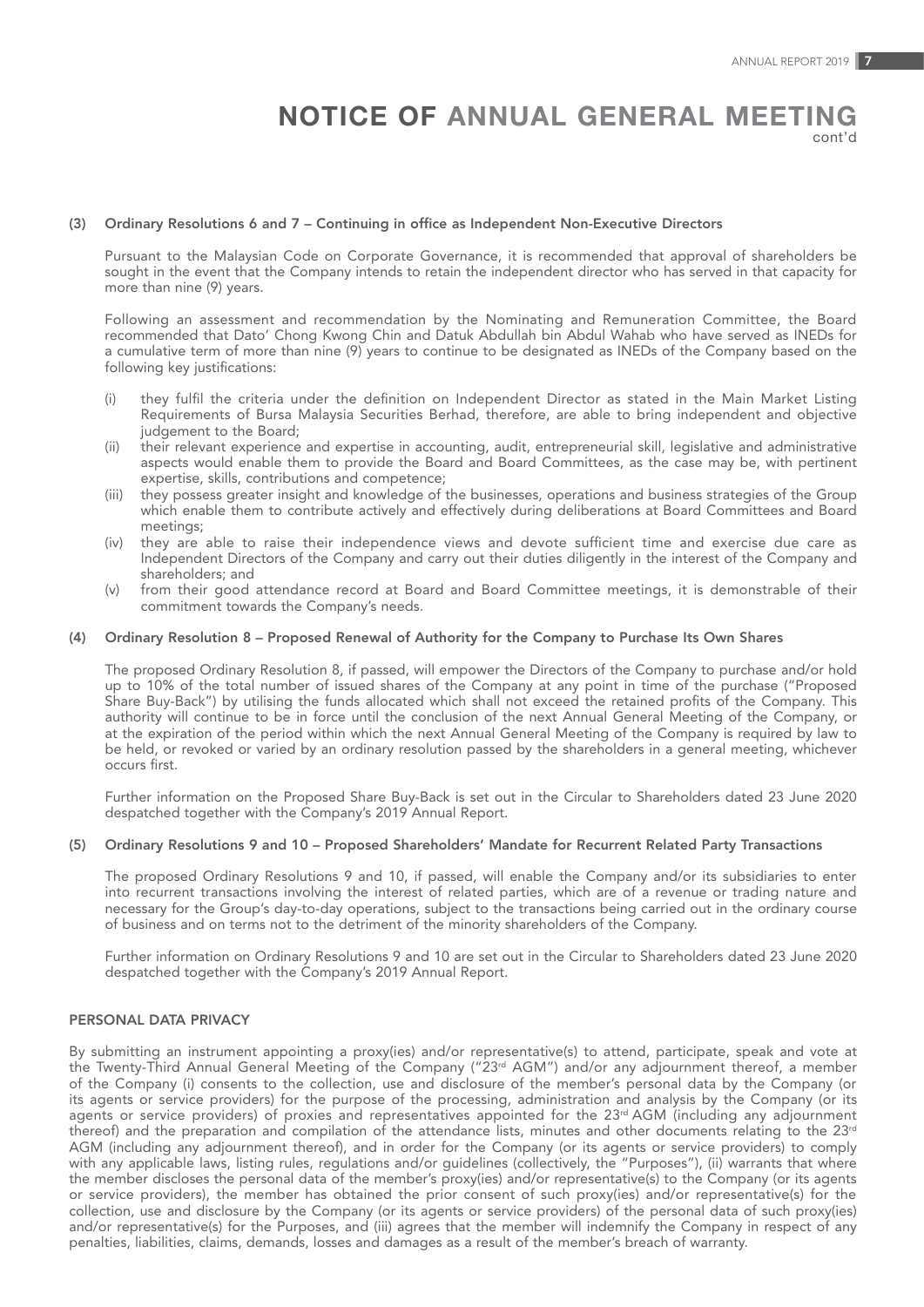# ADMINISTRATIVE nOTES



WARISAN TC HOLDINGS BERHAD

(424834-W) [Registration No.: 199701009338 (424834-W)] (Incorporated in Malaysia)

# ADMINISTRATIVE NOTES FOR TWENTY-THIRD ANNUAL GENERAL MEETING

| Date            | : Friday, 7 August 2020                                                                                                                                                       |
|-----------------|-------------------------------------------------------------------------------------------------------------------------------------------------------------------------------|
| Time            | $10.30$ a.m.                                                                                                                                                                  |
| Broadcast Venue | Tricor Business Centre, Manuka 2 & 3, Unit 29-01, Level 29, Tower A, Vertical Business Suite,<br>Avenue 3, Bangsar South, No. 8, Jalan Kerinchi, 59200 Kuala Lumpur, Malaysia |

## MODE OF MEETING

- 1. As part of the initiatives to curb the spread of Coronavirus Disease 2019 (COVID-19), the Twenty-Third Annual General Meeting ("23rd AGM") of the Company will be conducted fully virtual through live streaming from the Broadcast Venue. This is in line with the Guidance Note on the Conduct of General Meetings for Listed Issuers issued by the Securities Commission Malaysia on 18 April 2020 (revised on 11 June 2020).
- 2. The Broadcast Venue is strictly for the purpose of complying with Section 327(2) of the Companies Act, 2016 which requires the Chairman of the meeting to be present at the main venue of the meeting. Shareholders WILL NOT BE ALLOWED to attend the  $23<sup>rd</sup>$  AGM in person at the Broadcast Venue on the day of the meeting.

#### ANNUAL REPORT 2019 AND CIRCULAR TO SHAREHOLDERS

- 1. The following documents are available on the Company's website at http://www.warisantc.com.my and Bursa Malaysia's website at https://www.bursamalaysia.com:
	- (a) Annual Report 2019 ("AR 2019")
	- (b) Circular to Shareholders ("Circular")
- 2. If you need a copy of the printed AR 2019 and/or Circular, please fax or email your request to our Share Registrar, Tricor Investor & Issuing House Services Sdn. Bhd. ("Tricor") at fax number and email addresses stated below.<br>Alternatively, you may request online via Tricor's TIIH Online website at <u>https://tiih.online</u> by selecting "**R** Annual Report" under the "Investor Services".

#### DOOR GIFT/FOOD VOUCHER

There will be NO distribution of door gifts or food vouchers to shareholders/proxies who participate in the 23<sup>rd</sup> AGM.

## REMOTE PARTICIPATION AND VOTING ("RPV") FACILITIES

- 1. Shareholders are advised to attend, participate, speak (in the form of real time submission of typed texts) and vote (collectively, "participate") remotely at the 23<sup>rd</sup> AGM using RPV facilities provided by Tricor via its TIIH Online<br>website at <u>https://tiih.online</u>.
- 2. Shareholders who appoint proxies to participate via RPV facilities in the 23<sup>rd</sup> AGM must ensure that the duly executed Forms of Proxy are deposited in hard copy to Tricor not later than Wednesday, 5 August 2020 at 10.30 a.m.
- 3. Corporate representatives of corporate members must deposit their original certificate of appointment of corporate representative to Tricor not later than Wednesday, 5 August 2020 at 10.30 a.m. to participate via RPV facilities in the 23rd AGM.
- 4. Attorneys appointed by power of attorney are to deposit their power of attorney with Tricor not later than Wednesday, 5 August 2020 at 10.30 a.m. to participate via RPV facilities in the 23<sup>rd</sup> AGM.
- 5. A shareholder who has appointed a proxy or attorney or authorised representative to participate and vote at the 23<sup>,d</sup> AGM via RPV facilities must request his/her proxy or attorney or authorised representative to register<br>himself/herself for RPV facilities at TIIH Online website at <u>https://tiih.online</u>.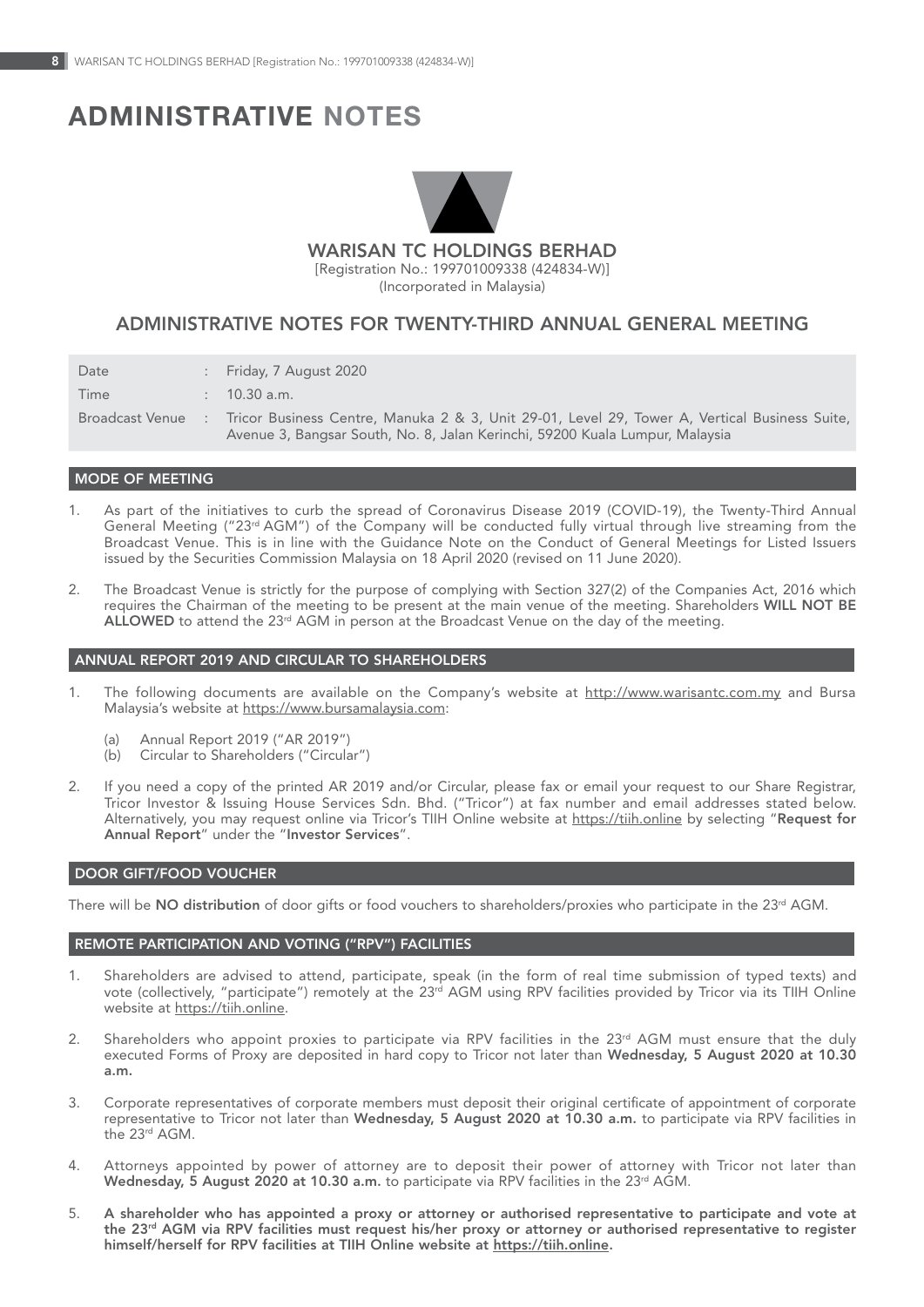# ADMINISTRATIVE nOTES

cont'd

# PRE-MEETING SUBMISSION OF QUESTION TO THE BOARD OF DIRECTORS

Shareholders may submit questions to the Board in advance of the 23<sup>rd</sup> AGM via Tricor's TIIH Online website at https://tiih.online by selecting "e-Services" to login, pose questions and submit electronically no later than Wednesday, 5 August 2020 at 10.30 a.m. The Board will endeavour to answer the questions received at the 23rd AGM.

## PROCEDURES FOR RPV FACILITIES

Please read and follow the procedures and actions below to participate and vote at the 23<sup>rd</sup> AGM remotely using the RPV facilities:

|     | Procedure                                      | Action                                                                                                                                                                                                                                                                                                                  |  |  |  |  |  |  |  |  |
|-----|------------------------------------------------|-------------------------------------------------------------------------------------------------------------------------------------------------------------------------------------------------------------------------------------------------------------------------------------------------------------------------|--|--|--|--|--|--|--|--|
|     | BEFORE THE 23RD AGM DAY                        |                                                                                                                                                                                                                                                                                                                         |  |  |  |  |  |  |  |  |
| (a) | Register as a user with<br>TIIH Online         | Access the website at https://tiih.online. Register as a user under the<br>۰<br>"e-Services". Refer to the tutorial quide posted on the homepage for assistance.                                                                                                                                                        |  |  |  |  |  |  |  |  |
|     |                                                | If you are already a user with TIIH Online, you are not required to register again.<br>٠<br>You will receive an e-mail to notify you that the remote participation is available<br>for registration at TIIH Online.                                                                                                     |  |  |  |  |  |  |  |  |
| (b) | Submit your registration<br>for RPV facilities | Registration is open from 10.30 a.m. Tuesday, 23 June 2020 up to 10.30 a.m.<br>$\bullet$<br>Wednesday, 5 August 2020.                                                                                                                                                                                                   |  |  |  |  |  |  |  |  |
|     |                                                | Login with your user ID and password and select the corporate event:<br>$\bullet$<br>"(REGISTRATION) WARISAN TC 23RD AGM".                                                                                                                                                                                              |  |  |  |  |  |  |  |  |
|     |                                                | Read and agree to the Terms & Conditions and confirm the Declaration.<br>$\bullet$                                                                                                                                                                                                                                      |  |  |  |  |  |  |  |  |
|     |                                                | Select "Register for Remote Participation and Voting".                                                                                                                                                                                                                                                                  |  |  |  |  |  |  |  |  |
|     |                                                | Review your registration and proceed to register.<br>٠                                                                                                                                                                                                                                                                  |  |  |  |  |  |  |  |  |
|     |                                                | System will send an e-mail to notify that your registration for remote<br>٠<br>participation is received and will be verified.                                                                                                                                                                                          |  |  |  |  |  |  |  |  |
|     |                                                | After verification of your registration against the General Meeting Record of<br>$\bullet$<br>Depositors as at 30 July 2020, the system will send you an e-mail to approve or<br>reject your registration for remote participation.                                                                                     |  |  |  |  |  |  |  |  |
|     | ON THE DAY OF THE 23RD AGM                     |                                                                                                                                                                                                                                                                                                                         |  |  |  |  |  |  |  |  |
| (c) | Login to TIIH Online                           | Login with your user ID and password for remote participation at the 23rd AGM<br>$\bullet$<br>at any time from 10.00 a.m. i.e. 30 minutes before the commencement of the<br>23rd AGM on Friday, 7 August 2020 at 10.30 a.m.                                                                                             |  |  |  |  |  |  |  |  |
| (d) | Participate through Live<br>Streaming          | Select the corporate event: "(LIVE STREAM MEETING) WARISAN TC 23RD<br>$\bullet$<br>AGM" to engage in the proceedings of the 23rd AGM remotely.                                                                                                                                                                          |  |  |  |  |  |  |  |  |
|     |                                                | If you have any question for the Chairman/Board, you may use the query box to<br>$\bullet$<br>transmit your question. The Chairman/ Board will endeavour to respond to the<br>questions submitted by remote participants during the 23 <sup>rd</sup> AGM.                                                               |  |  |  |  |  |  |  |  |
|     |                                                | The quality of your connection to the live streaming is dependent on the<br>$\bullet$<br>bandwidth and stability of the internet connection at your location and the<br>device you are using.                                                                                                                           |  |  |  |  |  |  |  |  |
|     |                                                | In the event you encounter any issues with logging-in, connection to the live<br>٠<br>streamed meeting or online voting on the meeting day, please call Tricor Help<br>Line at 011-40805616 / 011-40803168 / 011-40803169 / 011-40803170 for<br>assistance or e-mail to tiih.online@my.tricorglobal.com for assistance. |  |  |  |  |  |  |  |  |
| (e) | <b>Online Remote Voting</b>                    | Voting session commences from 10.30 a.m. on Friday, 7 August 2020 until a<br>۰<br>time when the Chairman announces the completion of the voting session of the<br>23rd AGM.                                                                                                                                             |  |  |  |  |  |  |  |  |
|     |                                                | Select the corporate event: "(REMOTE VOTING) WARISAN TC 23RD AGM".<br>$\bullet$                                                                                                                                                                                                                                         |  |  |  |  |  |  |  |  |
|     |                                                | Read and agree to the Terms & Conditions and confirm the Declaration.<br>٠                                                                                                                                                                                                                                              |  |  |  |  |  |  |  |  |
|     |                                                | Select the CDS account that represents your shareholdings.<br>$\bullet$                                                                                                                                                                                                                                                 |  |  |  |  |  |  |  |  |
|     |                                                | Indicate your votes for the resolutions that are tabled for voting.<br>$\bullet$                                                                                                                                                                                                                                        |  |  |  |  |  |  |  |  |
|     |                                                | Confirm and submit your votes.<br>٠                                                                                                                                                                                                                                                                                     |  |  |  |  |  |  |  |  |
| (f) | End of remote<br>participation                 | Upon the announcement by the Chairman on the closure of the 23rd AGM, the<br>$\bullet$<br>live streaming will end.                                                                                                                                                                                                      |  |  |  |  |  |  |  |  |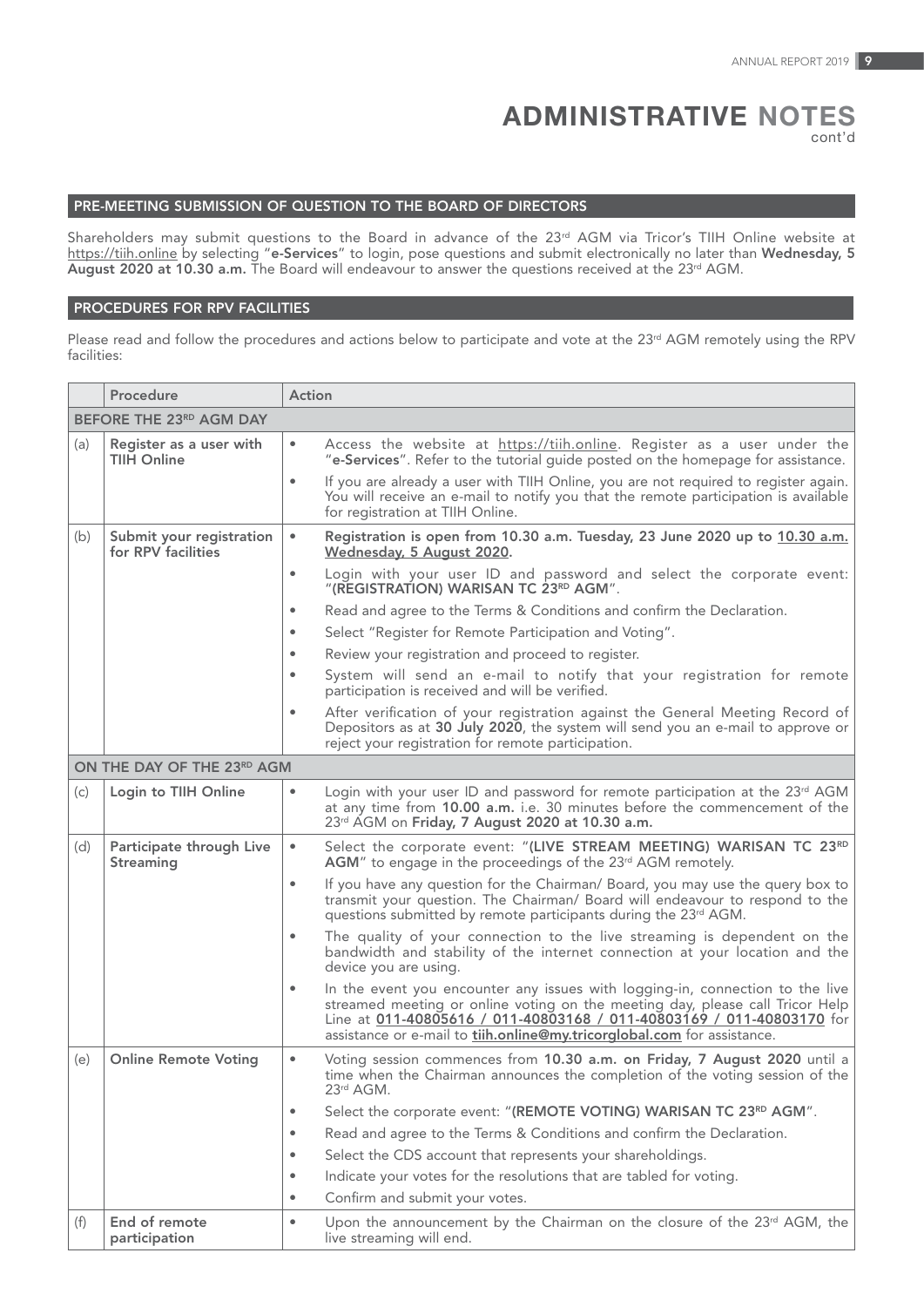# ADMINISTRATIVE nOTES

cont'd

### **APPOINTMENT OF PROXY**

- 1. The 23<sup>rd</sup> AGM will be conducted on a fully virtual basis, if you are unable to attend the meeting via RPV facilities on 7 August 2020, you may appoint the Chairman of the meeting as your proxy and indicate your voting instructions in the Form of Proxy.
- 2. You may submit your Form of Proxy to the Company at the office of the Company's Share Registrar, Tricor, at Unit 32-01, Level 32, Tower A, Vertical Business Suite, Avenue 3, Bangsar South, No. 8, Jalan Kerinchi, 59200 Kuala Lumpur, Malaysia (Tel: 03-2783 9299), or its Customer Service Centre at Unit G-3, Ground Floor, Vertical Podium, Avenue 3, Bangsar South, No. 8, Jalan Kerinchi, 59200 Kuala Lumpur, not less than forty-eight (48) hours before the time appointed for the 23rd AGM or no later than 5 August 2020 at 10.30 a.m.

# POLL VOTING

- 1. The voting at the 23<sup>rd</sup> AGM will be conducted by poll in accordance with Paragraph 8.29A(1) of Main Market Listing Requirements of Bursa Malaysia Securities Berhad. The Company has appointed Tricor as Poll Administrator to<br>conduct the poll by way of electronic voting (e-voting) and Asia Securities Sdn. Berhad as Scrutineers to verify t poll results.
- 2. Shareholders/proxies/corporate representatives can proceed to vote remotely on the resolutions at any time from the commencement of the 23<sup>rd</sup> AGM at 10.30 a.m. on 7 August 2020 but before the end of the voting session which<br>will be announced by the Chairman of the meeting. Please refer to the "**Procedures for RPV facilities**" above guidance on how to vote remotely from TIIH Online website at https://tiih.online.
- 3. Upon completion of the voting session for the 23<sup>rd</sup> AGM, the Scrutineers will verify the poll results followed by the Chairman's declaration whether the resolutions are duly passed.

### **ENQUIRY**

If you have any enquiries on the above, please contact the following persons during office hours on Mondays to Fridays from 9.00 a.m. to 5.30 p.m. (except on public holidays):

#### Tricor Investor & Issuing House Services Sdn. Bhd.

| General Line | $+603-27839299$                                                       |
|--------------|-----------------------------------------------------------------------|
| Fax No.      | $\div$ +603-2783 9222                                                 |
| Email        | : is.enguiry@my.tricorglobal.com                                      |
|              | Contact Persons : Ms. Lim Lay Kiow (lay.kiow.lim@my.tricorglobal.com) |
|              | Puan Siti Zalina Osmin (siti zalina@my tricorplobal com)              |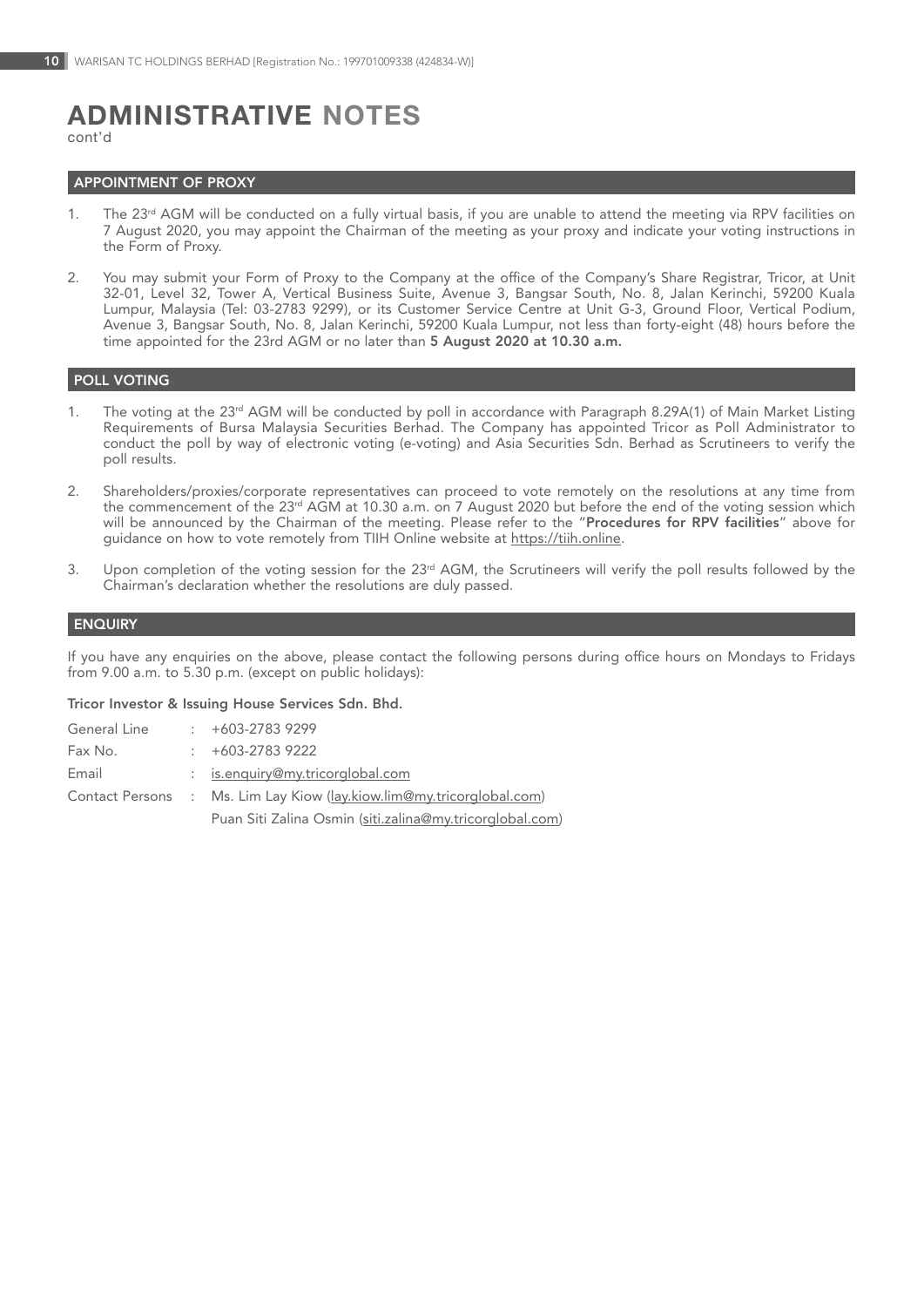| WARISAN TC HOLDINGS BERHAD<br>Registration No.: 199701009338 (424834-W)] |                                                                                                                                                                                                                                                                                                                                                        | FORM OF PROXY                                                                                    |
|--------------------------------------------------------------------------|--------------------------------------------------------------------------------------------------------------------------------------------------------------------------------------------------------------------------------------------------------------------------------------------------------------------------------------------------------|--------------------------------------------------------------------------------------------------|
| (Incorporated in Malaysia)                                               |                                                                                                                                                                                                                                                                                                                                                        | CDS Account No.                                                                                  |
| <b>I/Ve</b>                                                              | NRIC No./Company No.                                                                                                                                                                                                                                                                                                                                   |                                                                                                  |
| (name<br>$\uparrow$                                                      | of shareholder, in capital letters)                                                                                                                                                                                                                                                                                                                    |                                                                                                  |
| Email Address                                                            | Mobile Phone No.<br>(full address)                                                                                                                                                                                                                                                                                                                     |                                                                                                  |
|                                                                          | being a member(s) of WARISAN TC HOLDINGS BERHAD, hereby appoint                                                                                                                                                                                                                                                                                        | (name of proxy as per NRIC, in capital letters)                                                  |
| NRIC No.                                                                 | $\frac{1}{\sqrt{2}}$                                                                                                                                                                                                                                                                                                                                   |                                                                                                  |
|                                                                          |                                                                                                                                                                                                                                                                                                                                                        | (full address)                                                                                   |
| Email Address                                                            | Mobile Phone No.                                                                                                                                                                                                                                                                                                                                       |                                                                                                  |
| and                                                                      | NRIC No.                                                                                                                                                                                                                                                                                                                                               |                                                                                                  |
| $\overline{\sigma}$                                                      | (name of proxy as per NRIC, in capital letters)                                                                                                                                                                                                                                                                                                        |                                                                                                  |
|                                                                          | (full address)                                                                                                                                                                                                                                                                                                                                         |                                                                                                  |
| Email Address                                                            | Mobile Phone No.                                                                                                                                                                                                                                                                                                                                       | or failing him/her,                                                                              |
|                                                                          | General Meeting of the Company to be held fully virtual at the broadcast venue at Tricor Business Centré, Manuka 2 &<br>3, Unit 29-01, Level 29, Tower A, Vertical Business Suite, Avenue 3, Bangsar South, No. 8, Jalan Kerinchi<br>the Chairman of the meeting as my/our proxy/proxies to vote for me/us on my/our behalf at the Twenty-Third Annual |                                                                                                  |
|                                                                          |                                                                                                                                                                                                                                                                                                                                                        | Against<br>For                                                                                   |
| Ordinary Resolution 1                                                    | Re-election of Mr Tan Keng Meng                                                                                                                                                                                                                                                                                                                        |                                                                                                  |
| Ordinary Resolution 2<br>Ordinary Resolution 3                           | Re-election of Dato' Chong Kwong Chin<br>Directors' Fees                                                                                                                                                                                                                                                                                               |                                                                                                  |
| Ordinary Resolution 4                                                    | Directors' Benefits                                                                                                                                                                                                                                                                                                                                    |                                                                                                  |
| Ordinary Resolution 5                                                    | Re-appointment of Mazars PLT as Auditors                                                                                                                                                                                                                                                                                                               |                                                                                                  |
| Ordinary Resolution 6                                                    | Continuing in office as Independent Non-Executive Director for Dato<br>Chong Kwong Chin                                                                                                                                                                                                                                                                |                                                                                                  |
| Ordinary Resolution 7                                                    | Continuing in office as Independent Non-Executive Director for Datuk<br>Abdullah bin Abdul Wahab                                                                                                                                                                                                                                                       |                                                                                                  |
| $\infty$<br>Ordinary Resolution                                          | Proposed Renewal of Authority for the Company to purchase its own<br>shares                                                                                                                                                                                                                                                                            |                                                                                                  |
| $\circ$<br>Ordinary Resolution                                           | Proposed Shareholders' Mandate for Recurrent Related Party Transactions<br>with Tan Chong Motor Holdings Berhad and its subsidiaries                                                                                                                                                                                                                   |                                                                                                  |
| Ordinary Resolution 10                                                   | Proposed Shareholders' Mandate for Recurrent Related Party Transactions<br>with APM Automotive Holdings Berhad and its subsidiaries                                                                                                                                                                                                                    |                                                                                                  |
|                                                                          | (Please indicate with an "X" in the spaces provided how you wish your vote to be cast. If you do not do so, the proxy will<br>vote or abstain from voting at his discretion.)                                                                                                                                                                          |                                                                                                  |
|                                                                          |                                                                                                                                                                                                                                                                                                                                                        |                                                                                                  |
| Signature/Common Seal                                                    |                                                                                                                                                                                                                                                                                                                                                        | For appointment of two proxies, percentage of<br>shareholdings to be represented by the proxies: |
| Number of shares held                                                    |                                                                                                                                                                                                                                                                                                                                                        | Percentage<br>$\approx$<br>of shares<br>δ.                                                       |
| Date                                                                     | Proxy 2<br>Proxy 1                                                                                                                                                                                                                                                                                                                                     | $\frac{8}{3}$                                                                                    |

 $\chi$